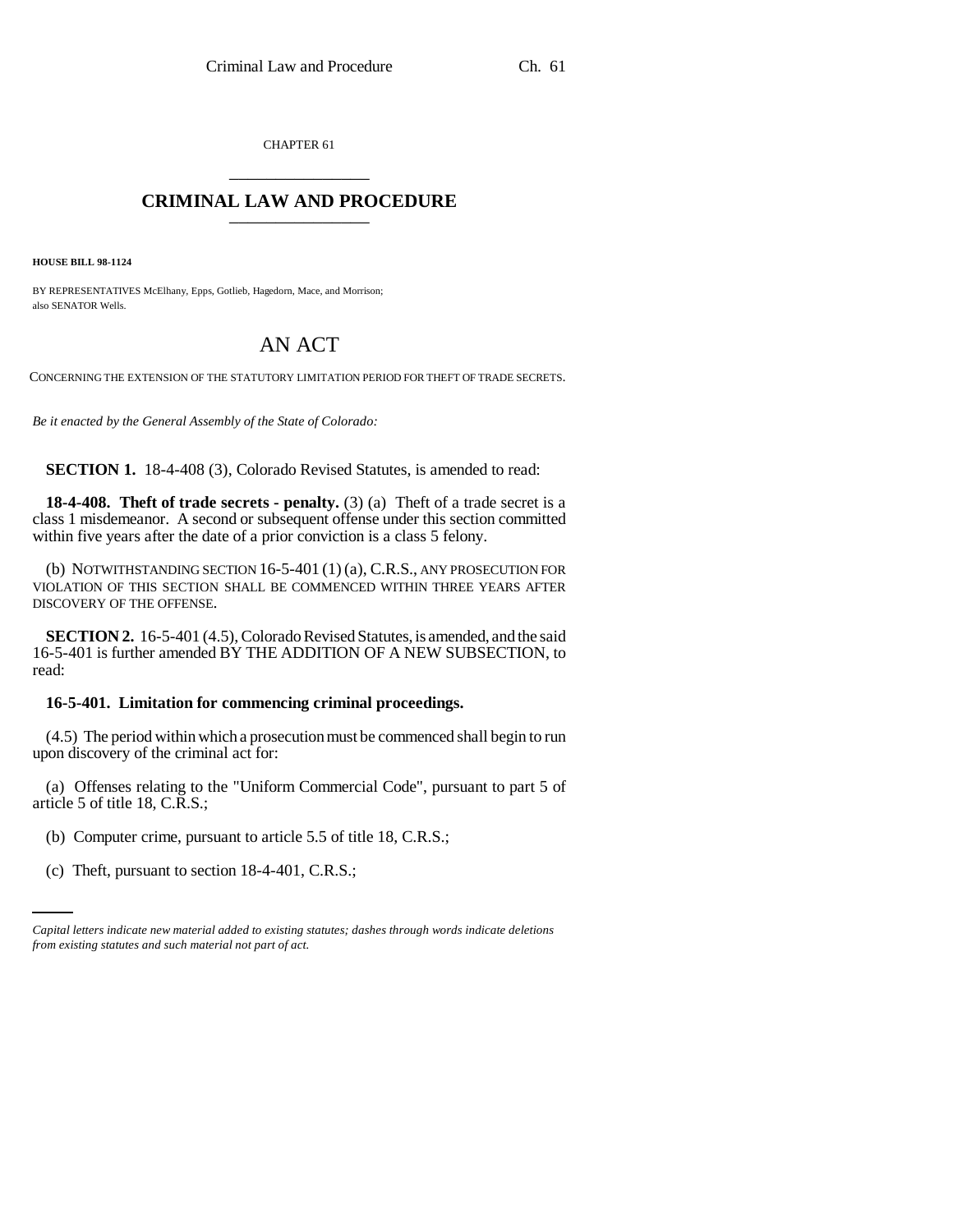(d) THEFT OF TRADE SECRETS, PURSUANT TO SECTION 18-4-408, C.R.S.;

(e) Defacing or destruction of written instruments, pursuant to section 18-4-507, C.R.S.;

(f) Criminal simulation, pursuant to section 18-5-110, C.R.S.;

(g) Obtaining signature by deception, pursuant to section 18-5-112, C.R.S.;

(h) Criminal impersonation, pursuant to section 18-5-113, C.R.S.;

(i) Offering a false instrument for recording, pursuant to section 18-5-114, C.R.S.;

(j) Dual contracts to induce loan, pursuant to section 18-5-208, C.R.S.;

(k) Issuing a false financial statement or obtaining a financial transaction device by false statements, pursuant to section 18-5-209, C.R.S.;

(l) Unlawful activity concerning the selling of land, pursuant to section 18-5-302, C.R.S.;

(m) Offenses relating to equity skimming, pursuant to part 8 of article 5 of title 18, C.R.S.;

(n) Offenses relating to bribery and corrupt influences, pursuant to part 3 of article 8 of title 18, C.R.S.;

(o) Offenses relating to abuse of public office, pursuant to part 4 of article 8 of title 18, C.R.S.;

(p) Offenses relating to perjury, pursuant to part 5 of article 8 of title 18, C.R.S.;

(q) Offenses relating to the "Colorado Organized Crime Control Act", pursuant to article 17 of title 18, C.R.S.;

(r) Unlawful concealment of transactions, pursuant to section 11-11-105, C.R.S.;

(s) Embezzlement or misapplication of funds, pursuant to section 11-11-107, C.R.S.;

(t) Unlawful acts or omissions relating to financial institutions, pursuant to section 11-11-108, C.R.S.;

(u) Criminal offenses relating to industrial banks, pursuant to section 11-22-114 (3), C.R.S.; and

(v) Criminal offenses relating to savings and loan associations, pursuant to section 11-41-127, C.R.S.

(11) NOTWITHSTANDING THE PROVISIONS OF PARAGRAPH (a) OF SUBSECTION (1)